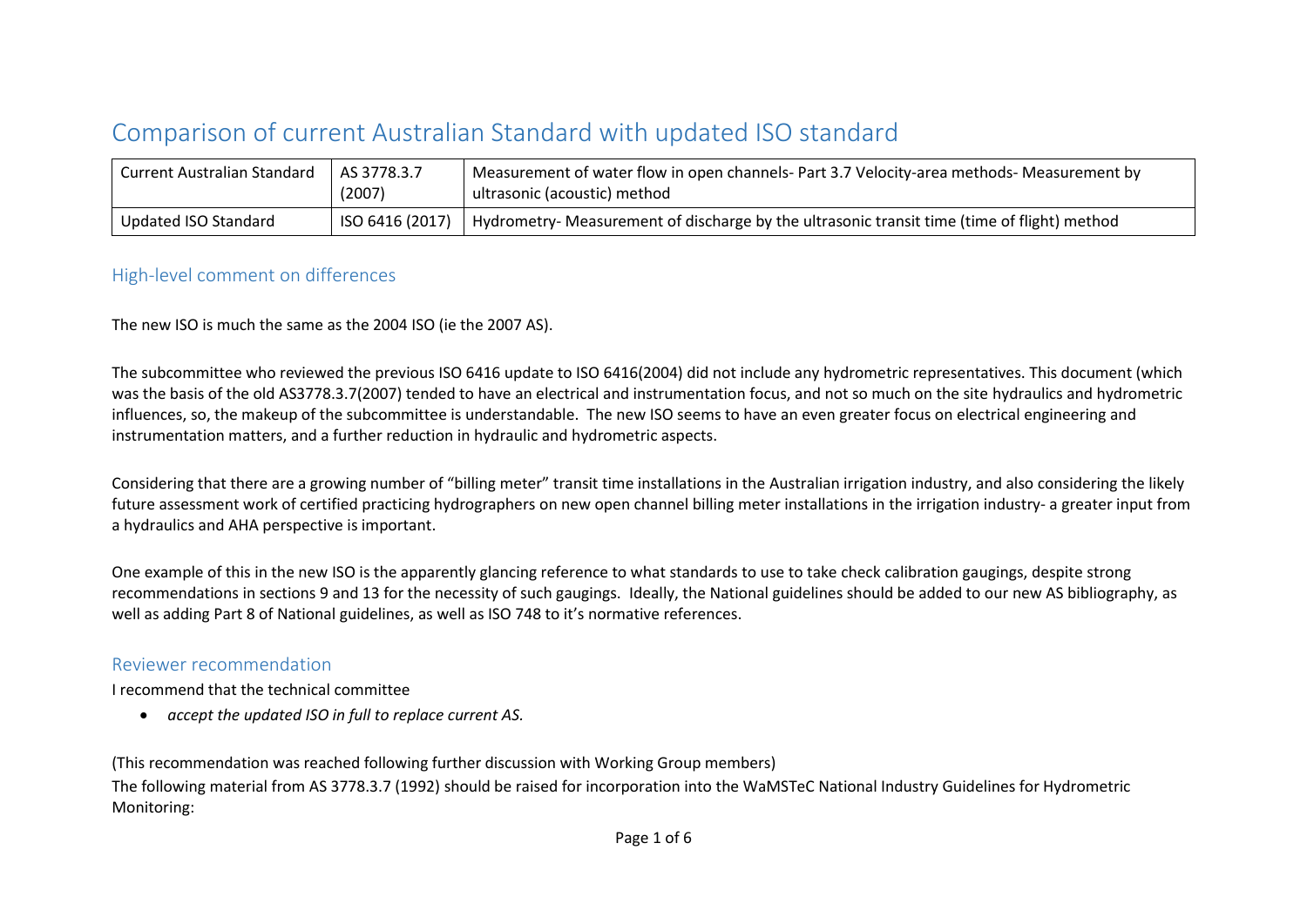- Include the two paragraphs in the old AS "General" 7.1.2, which discuss the need for a level sensor, and to consider site conditions, and how these considerations can change the system design- as this is practical hydrometric advice;
- Include Table 4 from the old AS, as this generic vertical velocity distribution is a useful reference, from a hydraulics perspective;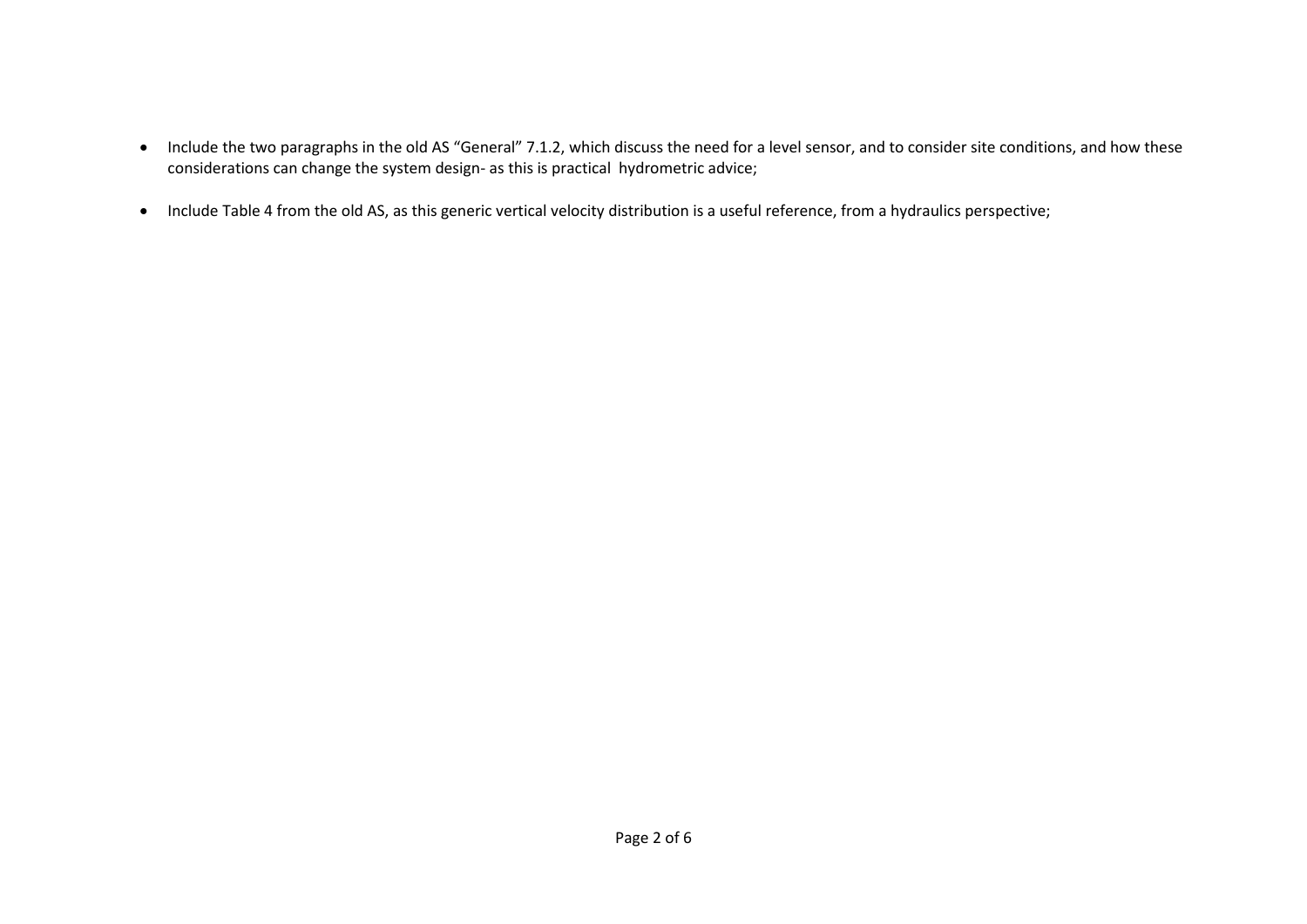| <b>Classification of change</b><br>Section (AS section number)<br>AS to ISO                   |                               | More detail and comment on changes in the updated ISO                                                                                                                                                                                                                                                                                                                                                   |
|-----------------------------------------------------------------------------------------------|-------------------------------|---------------------------------------------------------------------------------------------------------------------------------------------------------------------------------------------------------------------------------------------------------------------------------------------------------------------------------------------------------------------------------------------------------|
| Title of standard                                                                             | <b>Significant change</b>     | The new ISO has updated to use the word "Hydrometry" as the first word in it's new<br>title. It also is explicit in stating that in stating that this ultrasonic standard is for the<br>transit time method, noting that the old AS was not explicit in stating this in the title,<br>implying that it might possibly be covering both doppler and transit time.                                        |
|                                                                                               | <b>Significant change</b>     | The old AS subcommittee did not include any Hydrographers, but did cover a broad<br>range of interests:-                                                                                                                                                                                                                                                                                                |
| The AS subcommittee who<br>reviewed the previous ISO6416<br>(2004) for its adoption as an AS- |                               | Noting that our new subcommittee will be entirely hydrographers. Not sure what we<br>should do to broaden our committee, or if we should?                                                                                                                                                                                                                                                               |
| as listed on page 2 of the AS                                                                 |                               | One point to note about the old committee is that it is loaded with "clients" for buying<br>transit time, and "electrical and SCADA engineers" for installing and electrically<br>calibrating the gear. Notably absent from normative references are standards dealing<br>with how to calibrate (eg ISO 748) the installations- which would be a given if there<br>were hydrographers on the committee. |
| Preface                                                                                       | Minor change                  | The old AS includes a Preface which explains that it is based on the ISO. It also lists any<br>changes made from the ISO. The only change being our preferred use of a decimal dot<br>rather than a comma to indicate a decimal number.                                                                                                                                                                 |
| Foreword                                                                                      | <b>Significant difference</b> | The new ISO includes a Foreword, explaining how ISO's are put together, and some<br>qualifying "legal" aspects. It identifies that this ISO6416(2017) is the updated version of<br>ISO6416(2004)- which the old AS was based upon.<br>It also lists the main changes made by the new ISO.                                                                                                               |
| 1. Scope                                                                                      | Minor change                  | Both standards say that they cover open channels and closed conduits. But the new ISO<br>adds a note stating that for closed conduits running full, see IEC 60041 for more detail.                                                                                                                                                                                                                      |
| 2. Normative references                                                                       | Minor change                  | Both standards refer to ISO's 772 and 4373, but the new ISO also now includes the new<br>uncertainty ISO/TS 25377                                                                                                                                                                                                                                                                                       |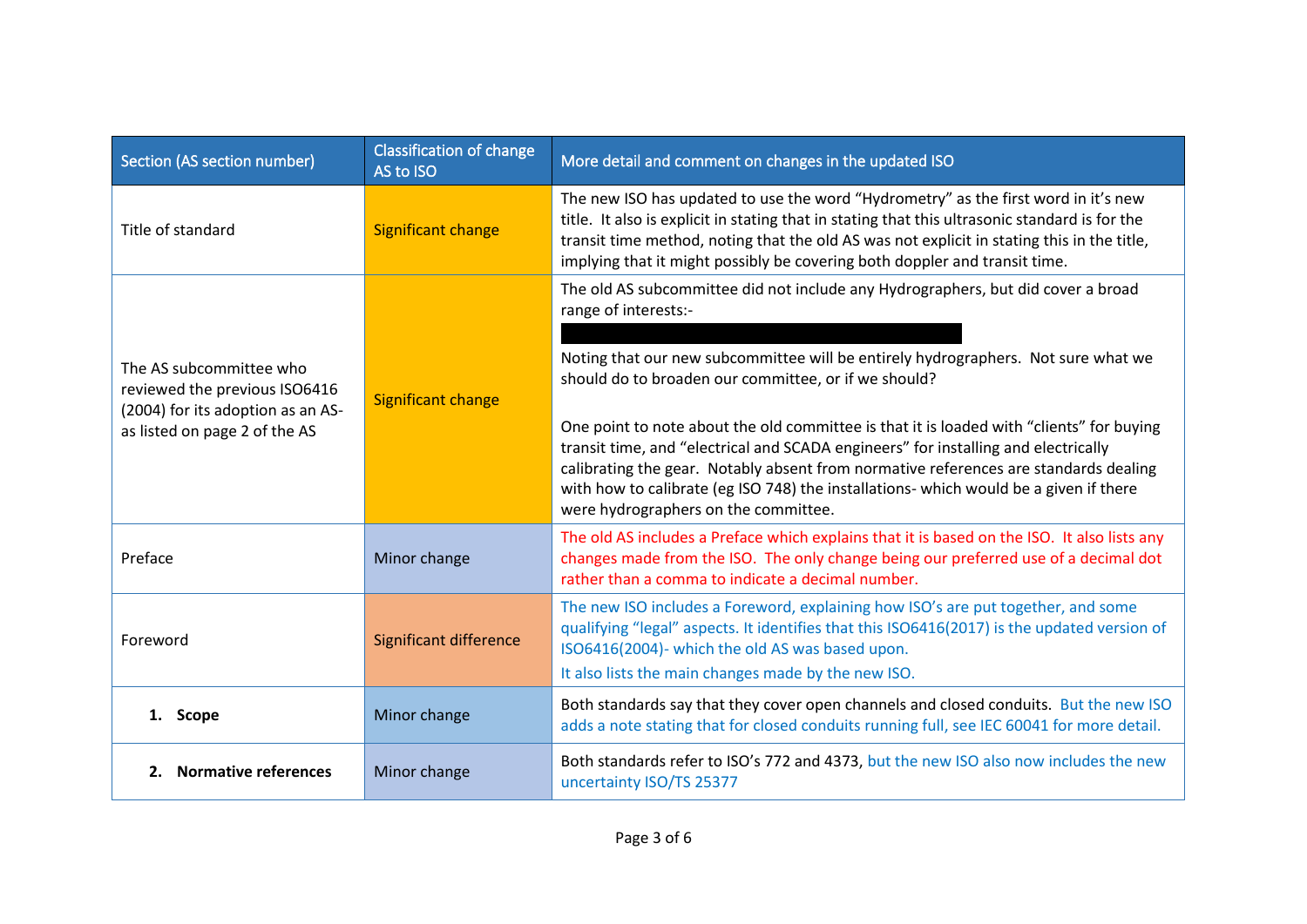| Section (AS section number) |                                                                                 | <b>Classification of change</b><br>AS to ISO | More detail and comment on changes in the updated ISO                                                                                                                                                                                                                                                                                                                                                                                                                                                                                                                                                                                               |
|-----------------------------|---------------------------------------------------------------------------------|----------------------------------------------|-----------------------------------------------------------------------------------------------------------------------------------------------------------------------------------------------------------------------------------------------------------------------------------------------------------------------------------------------------------------------------------------------------------------------------------------------------------------------------------------------------------------------------------------------------------------------------------------------------------------------------------------------------|
|                             | 3. Terms and Definitions                                                        | Minor change                                 | Both standards state to refer to ISO 772, but the new ISO adds web links to<br>terminological databases maintained by ISO and IEC                                                                                                                                                                                                                                                                                                                                                                                                                                                                                                                   |
|                             | 4. Applications                                                                 | Minor change                                 | Both standards cover the three types of channel applications (open, multiple, and closed<br>conduits), but the new ISO arranges the subject matter differently. The old standard<br>has three subsections, one for each type of channel. The new ISO only has two<br>subsections, but arranged differently as :- Types of applications, and; Attributes and<br>limitations.                                                                                                                                                                                                                                                                         |
|                             | 5. Method of measurement                                                        | Minor change                                 | Both standards cover the same subsection topics. The new ISO adds explicit statement<br>of the continuity equation (Q=vA) in its section 5.1, as well as eliminating subclause<br>5.2.1 from the older standard, which referred to the treatment of velocity in subsequent<br>discharge calculations, as being analogous to the current meter method.                                                                                                                                                                                                                                                                                               |
|                             | 6. Flow velocity<br>determination by the<br>ultrasonic (transit-time)<br>method | No change                                    | Both standards have the same subsections and Figures and Tables                                                                                                                                                                                                                                                                                                                                                                                                                                                                                                                                                                                     |
|                             | 7. Gauge configuration                                                          | <b>Significant change</b>                    | Both standards are the same for subsections 7.2 to 7.6. Subsections 7.7 and 7.8 in the<br>old standard are also the same as subsections 7.8 and 7.9 in the new standard. The old<br>AS includes two paragraphs in its "General" 7.1.2, which discuss the need for a level<br>sensor, and to consider site conditions, and how these considerations can change the<br>system design. These paragraphs have been deleted from the new ISO. The new ISO<br>has an additional subsection "7.7 Wireless systems", which describe two types of<br>wireless systems (ie no need to run power and cables from the other bank)                               |
|                             | 8. Calculation of Discharge                                                     | Minor change                                 | The new ISO renames this section as "Determination of Discharge". Both standards<br>have the same three subsections:- 8.1 Single Path systems; 8.2 Multi-path systems, and;<br>8.3 In channel systems. The content of subsections 8.2 and 8.3 is virtually identical.<br>Subsection 8.1 has been expanded in the new ISO, and is longer and has been broken<br>into 7 sub-subsections, including a description of the detailed steps required to calibrate<br>a velocity index factor for single path systems. This detailed description seems to have<br>replaced the generic velocity index factors which were provided in the old AS as Table 4. |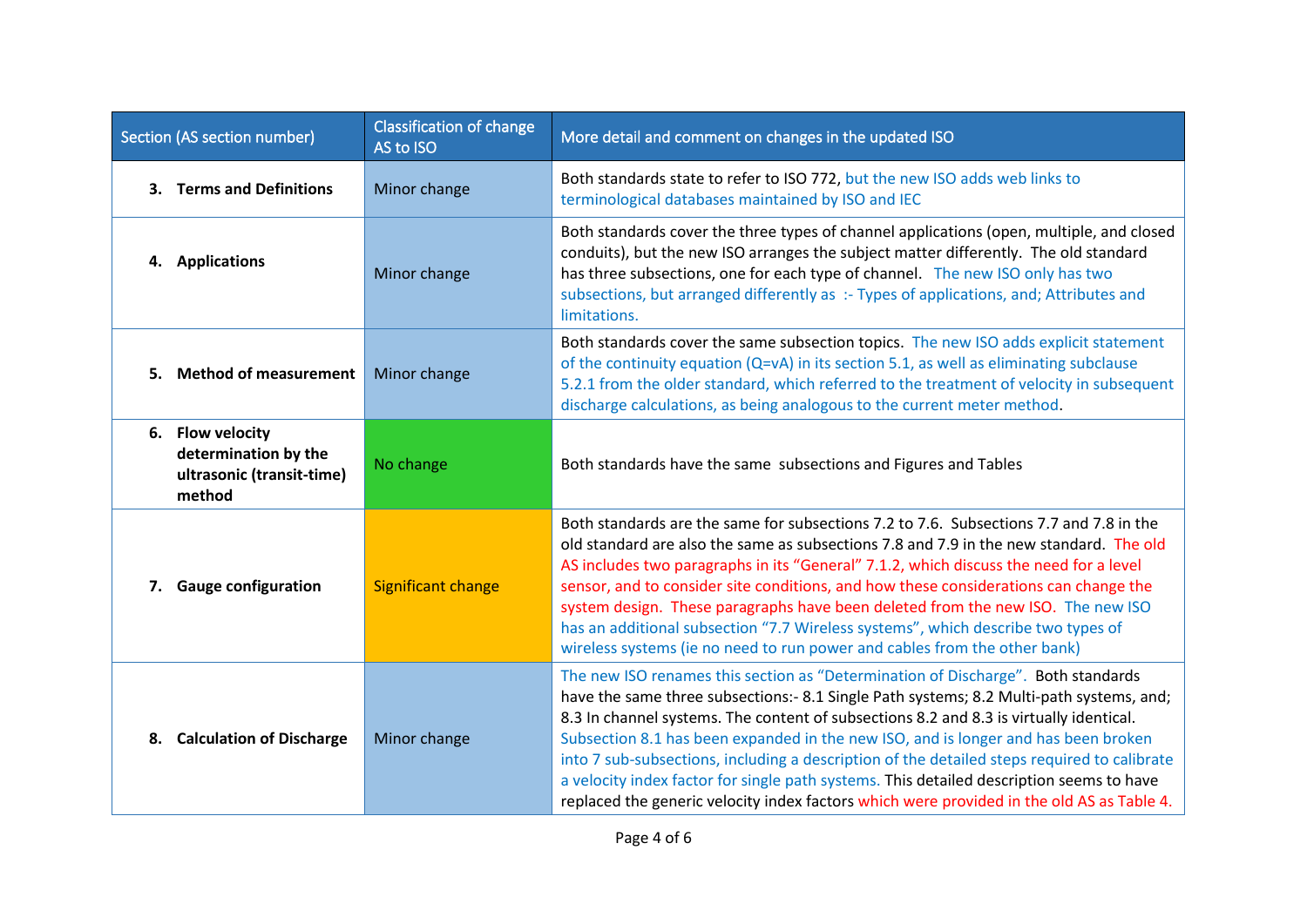| Section (AS section number)                                                               | <b>Classification of change</b><br>AS to ISO | More detail and comment on changes in the updated ISO                                                                                                                                                                                                                                                                                                                                                                                                                                                                                                                                                                                                                                                                                                                                                               |
|-------------------------------------------------------------------------------------------|----------------------------------------------|---------------------------------------------------------------------------------------------------------------------------------------------------------------------------------------------------------------------------------------------------------------------------------------------------------------------------------------------------------------------------------------------------------------------------------------------------------------------------------------------------------------------------------------------------------------------------------------------------------------------------------------------------------------------------------------------------------------------------------------------------------------------------------------------------------------------|
|                                                                                           |                                              | The new ISO in its section 8.1 specifically references ISO 1100-2 (to decide on number of<br>gaugings to use), and ISO 15769 for how to define the velocity index.                                                                                                                                                                                                                                                                                                                                                                                                                                                                                                                                                                                                                                                  |
| 9. System Calibration                                                                     | Minor change                                 | The new ISO refers back to the moire detailed explanation it gives for calibrating single<br>path system in section 8.1, and ermphasises that the moire paths there are, the less the<br>need for calibration. The older AS does give more guidance, based on a standard<br>vertical velocitry distribution being a maximum a little below the surface and dropping<br>in a logarithmic manner to zero at the bed, and suggesting that this generic distribution<br>could be used in the absence of gaugings, to select the best height to put the<br>transducers at (for single path systems). The new ISO does not give such guidance.                                                                                                                                                                            |
| 10. Site Selection                                                                        | <b>Significant change</b>                    | The old AS breaks into 3 subsections, while the new ISO has only one section of text.<br>The old AS is longer and covers more practical detail. The new ISO provides a table for<br>minimum depth required to transducers at different frequencies, which is easier to use<br>than the formula which is given in the old AS.                                                                                                                                                                                                                                                                                                                                                                                                                                                                                        |
| 11. Site Survey- Before<br>design and construction                                        | <b>Significant change</b>                    | There is less practical advice and detail in the new ISO versus the older AS. One<br>comment here is that the subcommittee for the new standard would appear to be more<br>focused on the electronic survey and calibration, and less on the hydrographic and<br>hydraulic aspects of site survey. For example the section 11.4 on velocity distribution<br>survey is relatively short in the new ISO, and advocates use of the ADCP, whereas in the<br>older AS it mentions ISO 748 and current meter gaugings as a viable method, along with<br>suggesting the use of transit-time cross path temporary setups as a means of velocity<br>distribution survey. Also noting that Section 11.6 (Other survey activities- such as<br>temperature, salinity and suspended solids surveys) has been deleted completely. |
| 12. Operational<br><b>Significant change</b><br><b>Measurement</b><br><b>Requirements</b> |                                              | The first three subsections are largely the same (ie 12.1, 12.2, and 12.3). Differences in<br>approach are notable in section 12.4 (Determination of water stage), but the ultimate<br>reference is still the same, as being ISO 4373. The new ISO has a large new section 12.5<br>(Determination of mean bed level), which was not included in the older AS. This is a<br>detailed section of advice on how to do this for a typical site. Channel width is the last<br>subsection (12.5 in the older AS, and section 12.6 in the new ISO), and has much the<br>same content                                                                                                                                                                                                                                       |